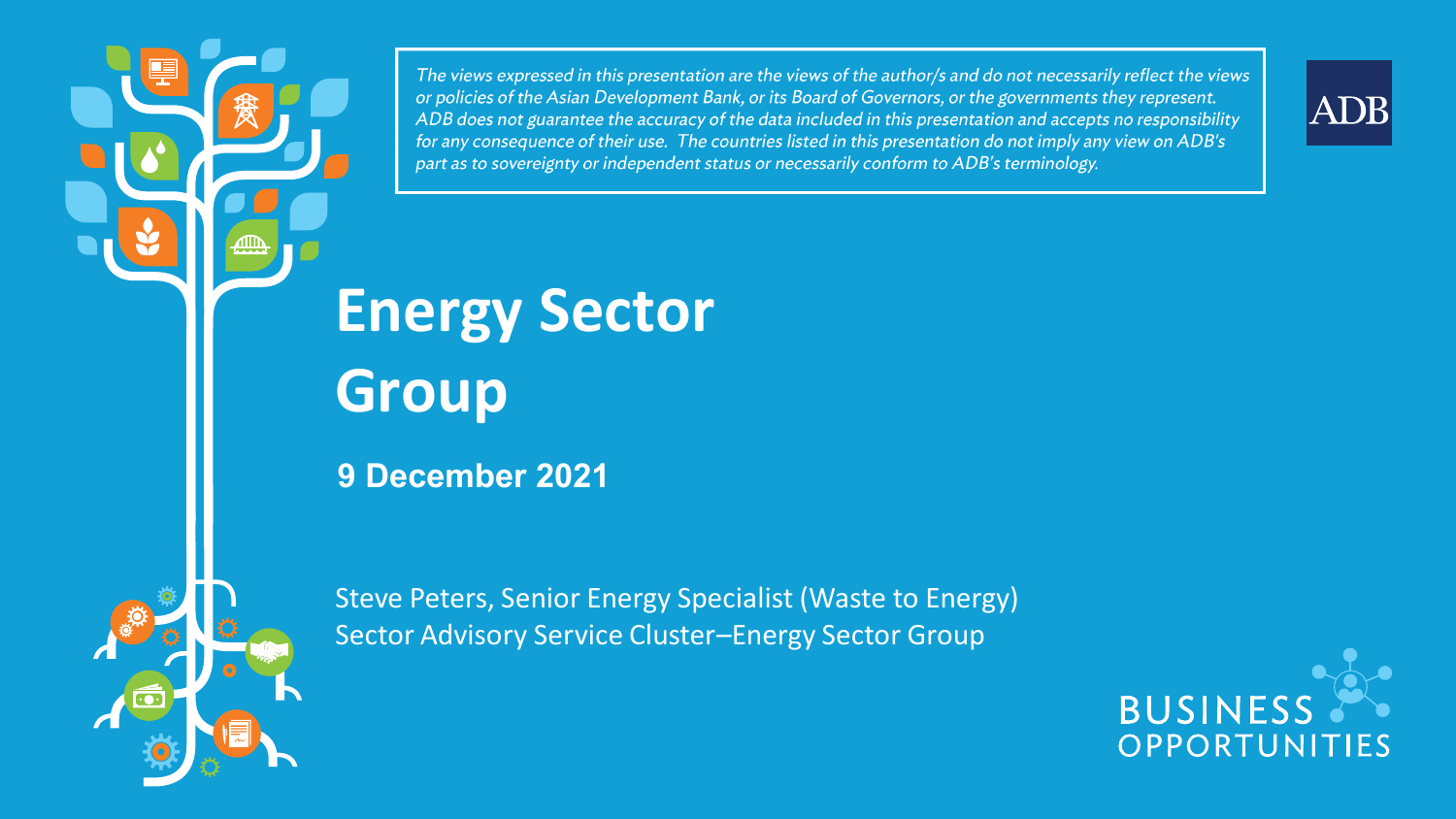

### **Energy Sector Operations Guiding Principles**

Increased deployment of renewable energy and energy efficiency

Integration of advanced technologies, innovative business models, and financing **instruments** 

Creating and enabling regulatory frameworks for effective market and sector development

#### **GLOBAL COMMITMENTS TO UNIVERSAL ACCESS AND CLIMATE ACTION**

SDG 7: Universal Energy Access by 2030 Paris Agreement: Nationally Determined Contributions (NDCs)

#### **ADB STRATEGY 2030**  7 Operational Priorities

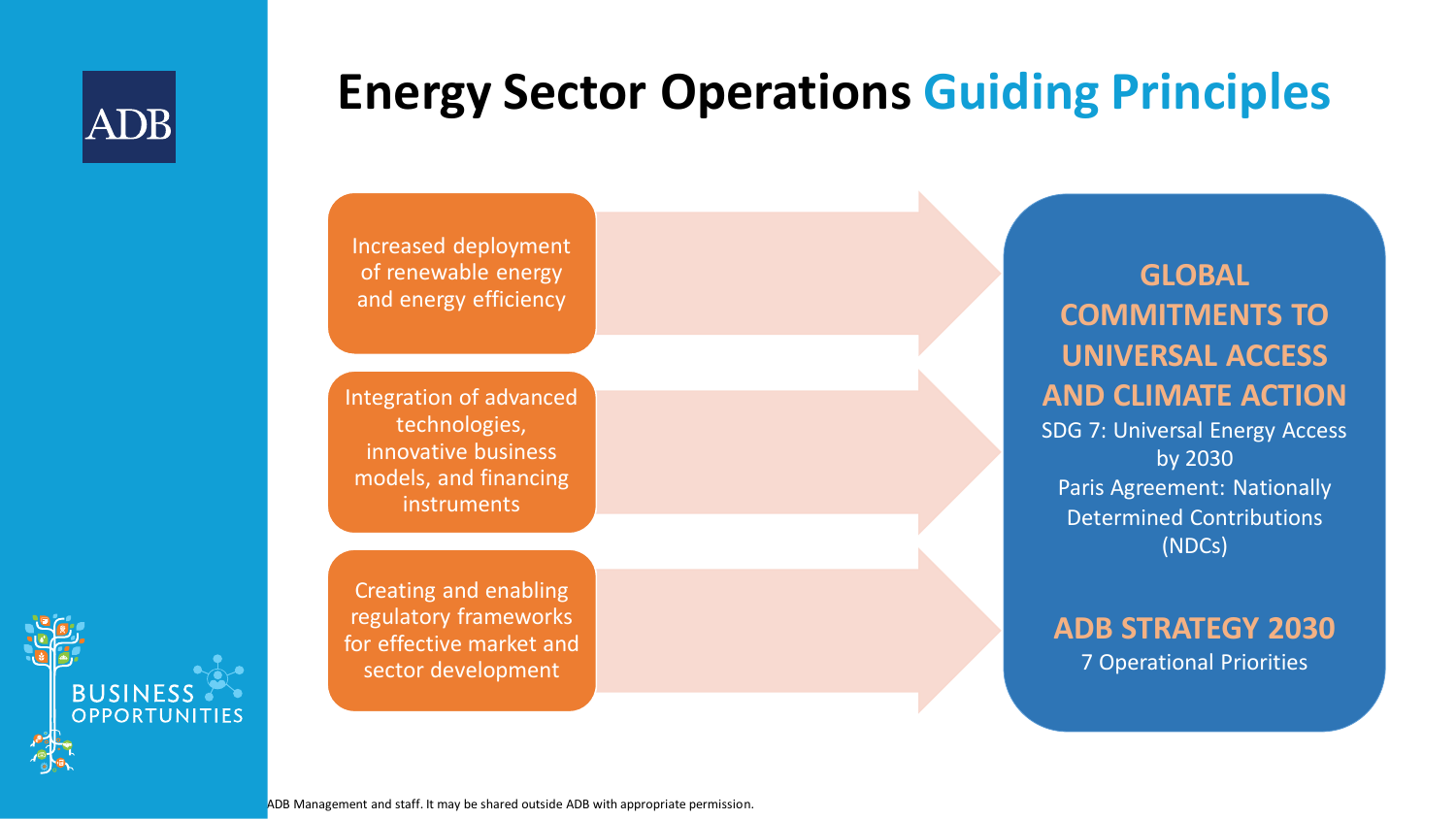

# **Energy Sector Contributions to S2030 7 Operational Priorities**

| Increased access to clean energy to meet basic<br>needs, income generation through RE<br>employment                        | OP 1: Addressing remaining poverty and<br>reducing inequalities |
|----------------------------------------------------------------------------------------------------------------------------|-----------------------------------------------------------------|
| Job creation and skills development for women<br>in RE; productive use of women's time for<br>income generation            | OP2: Accelerating progress in gender equality                   |
| Climate change mitigation and<br>adaptation, air quality improvement,<br>energy water nexus                                | OP3: Tackling climate change, building disaster<br>resilience   |
| Supporting energy smart buildings, electric<br>vehicles, microgrids, waste-to-energy,<br>and demand-side energy efficiency | OP4: Making cities more livable                                 |
| Distributed renewable energy applications<br>in irrigation and agriculture (e.g. solar<br>pumping), biomass-to-energy      | OP5: Promoting rural development and food<br>security           |
| Promoting energy sector reforms and<br>enabling clean energy development                                                   | OP 6: Strengthening governance and<br>institutional capacity    |
| Promoting energy connectivity, cross-border clean<br>energy trade, and knowledge exchange                                  | OP 7: Fostering regional cooperation and<br>integration         |

**BUSINES** OPPORTUNITIES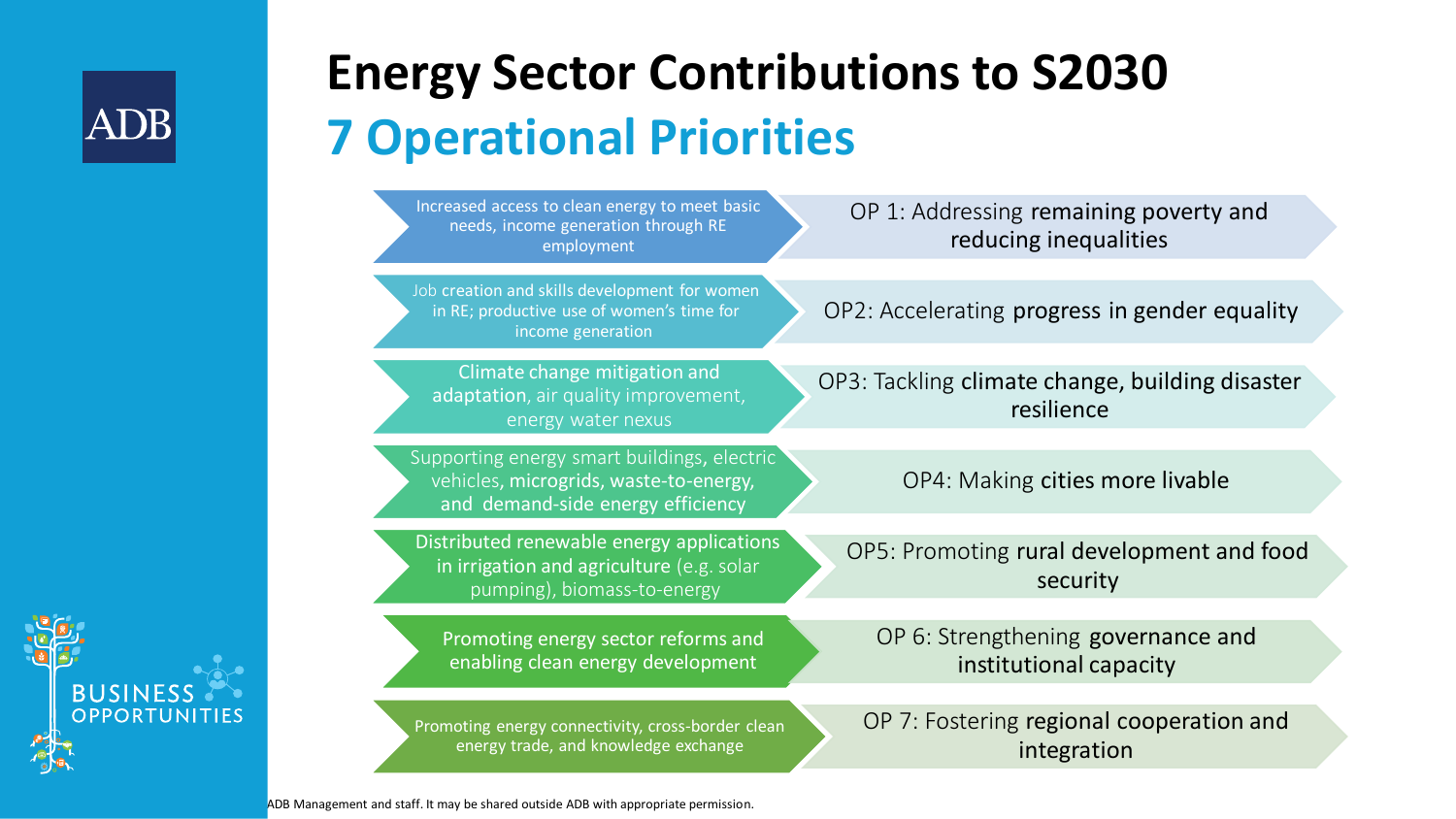

# **Energy Sector Lending, 2011–2020 (annual average share)**



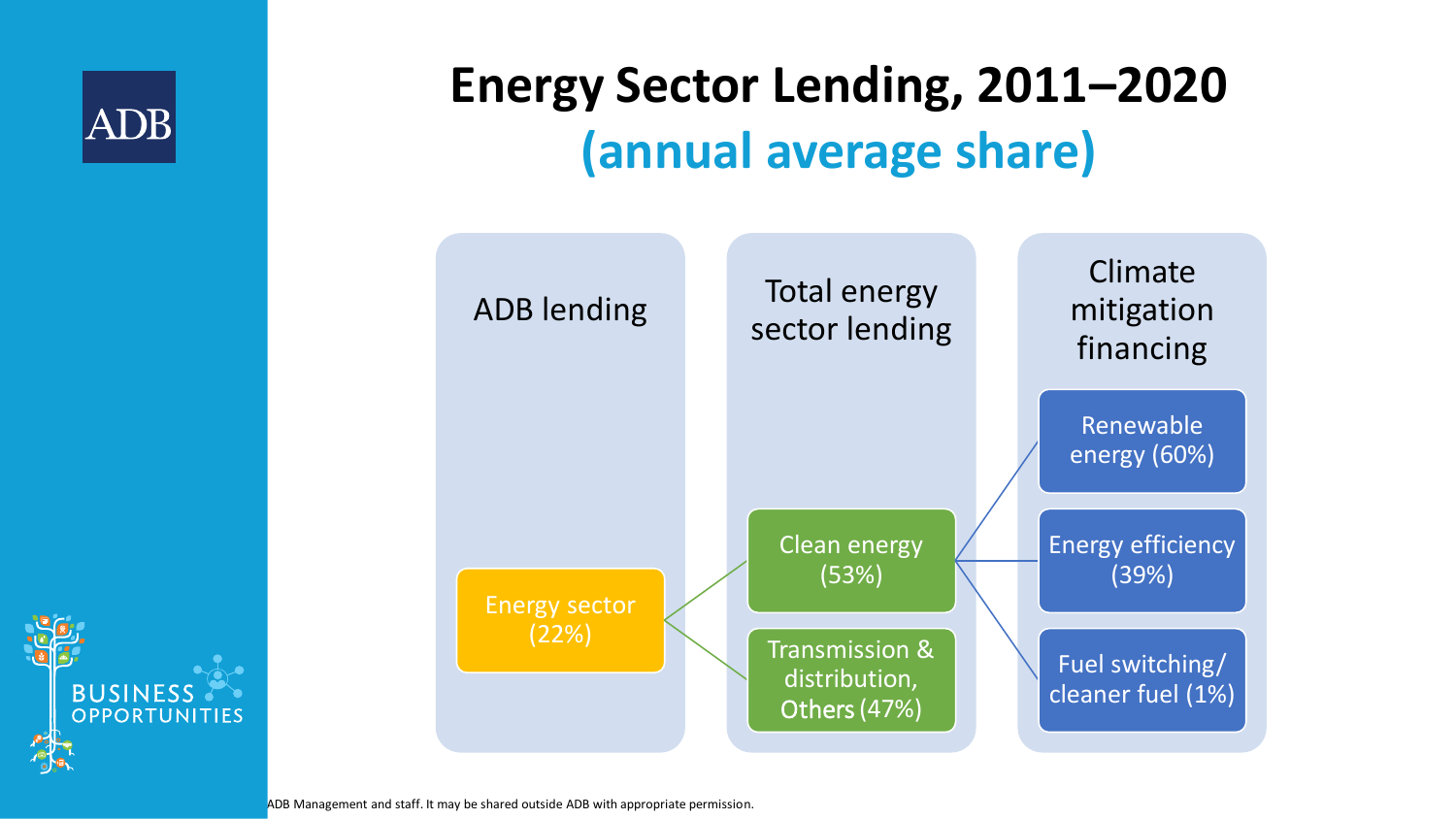

# **ADB Lending, Energy Sector Lending and Clean Energy Investments**



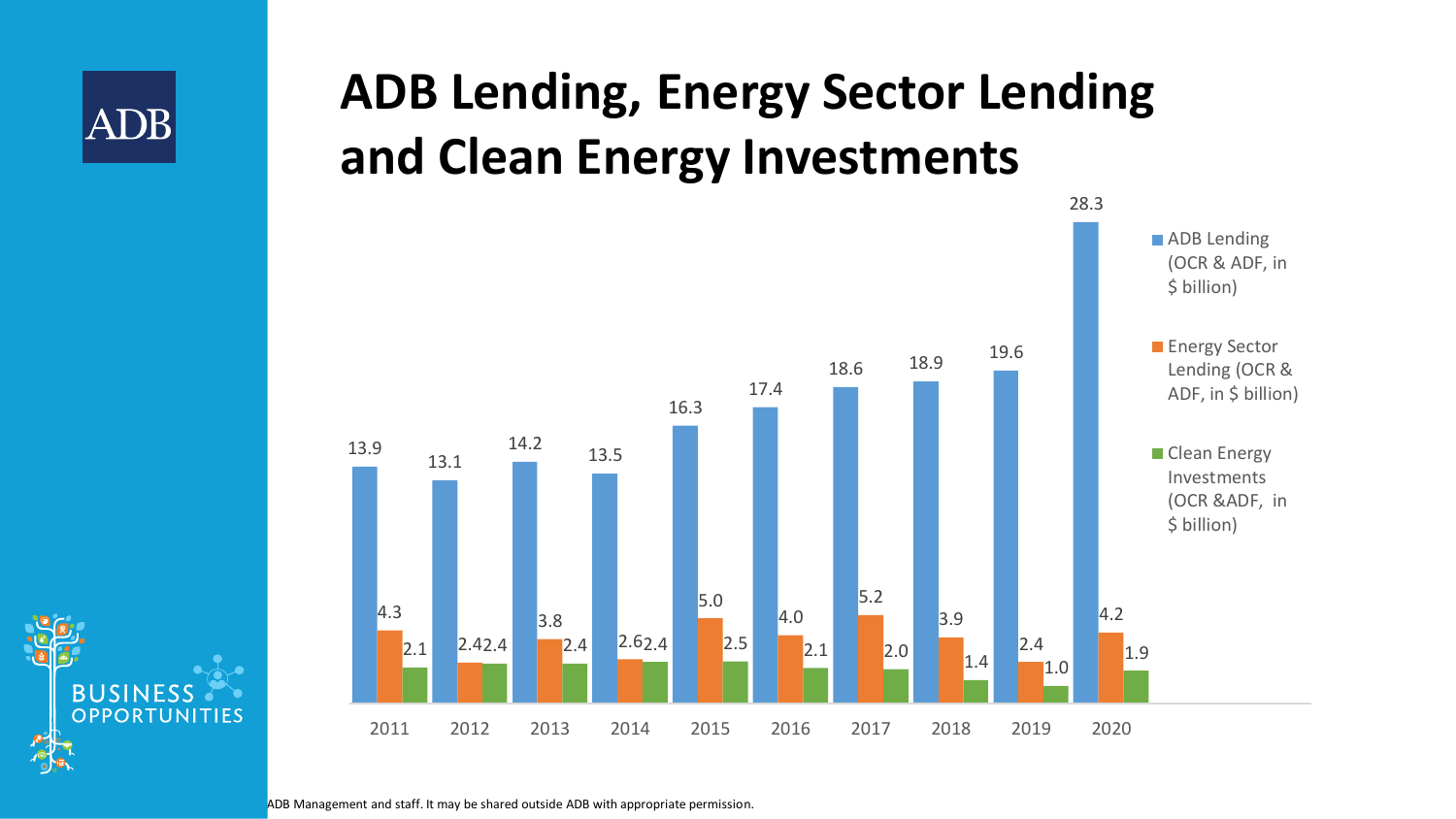# **Energy Sector Lending by Sub-Region in 2020 (\$ millions)**

|                                        | <b>Central</b><br>and West<br><b>Asia</b> | <b>East Asia</b> | <b>Pacific</b>  | <b>South</b><br><b>Asia</b> | <b>Southeast</b><br><b>Asia</b> | <b>Private</b><br><b>Sector</b> | <b>TOTAL</b> |
|----------------------------------------|-------------------------------------------|------------------|-----------------|-----------------------------|---------------------------------|---------------------------------|--------------|
| Climate<br>Finance                     | 174                                       | 264              | $6\phantom{1}6$ | 839                         | 443                             | 272                             | 1,997        |
| Mitigation<br>$\overline{\phantom{a}}$ | 161                                       | 264              | 6               | 794                         | 424                             | 269                             | 1,917        |
| - Adaptation                           | 13                                        | $\overline{0}$   | $\overline{0}$  | 44                          | 19                              | $\overline{4}$                  | 80           |
| T & D, Others                          | 277                                       | 186              | $\overline{7}$  | 838                         | 756                             | 119                             | 2,184        |
| <b>Total</b>                           | 451                                       | 450              | 13              | 1,676                       | 1,199                           | 392                             | 4,181        |

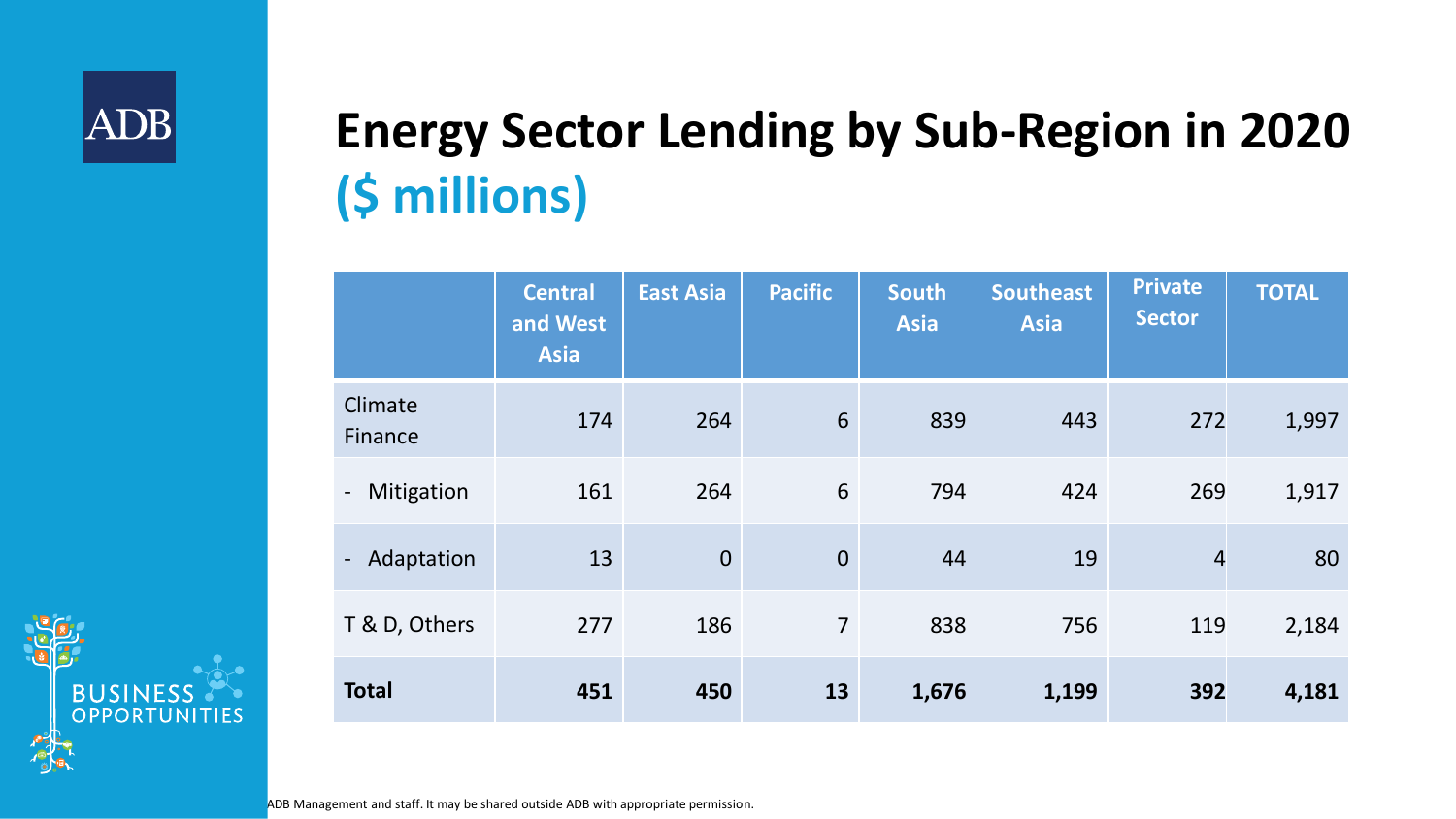

# **Outcomes from Operations: Progress in Energy Access**



ADB has invested a total of **\$2.0 billion** in energy access in 2020, and \$10.3 billion cumulatively from 2008 to 2020

It provided energy access (electricity, clean cooking) to **10.3 million households** in 2020, and 35.6 million households cumulatively from 2008 to 2020

Transmission and distribution projects in Afghanistan, Bangladesh, India, Indonesia, Myanmar and Nepal contributed to this upsurge

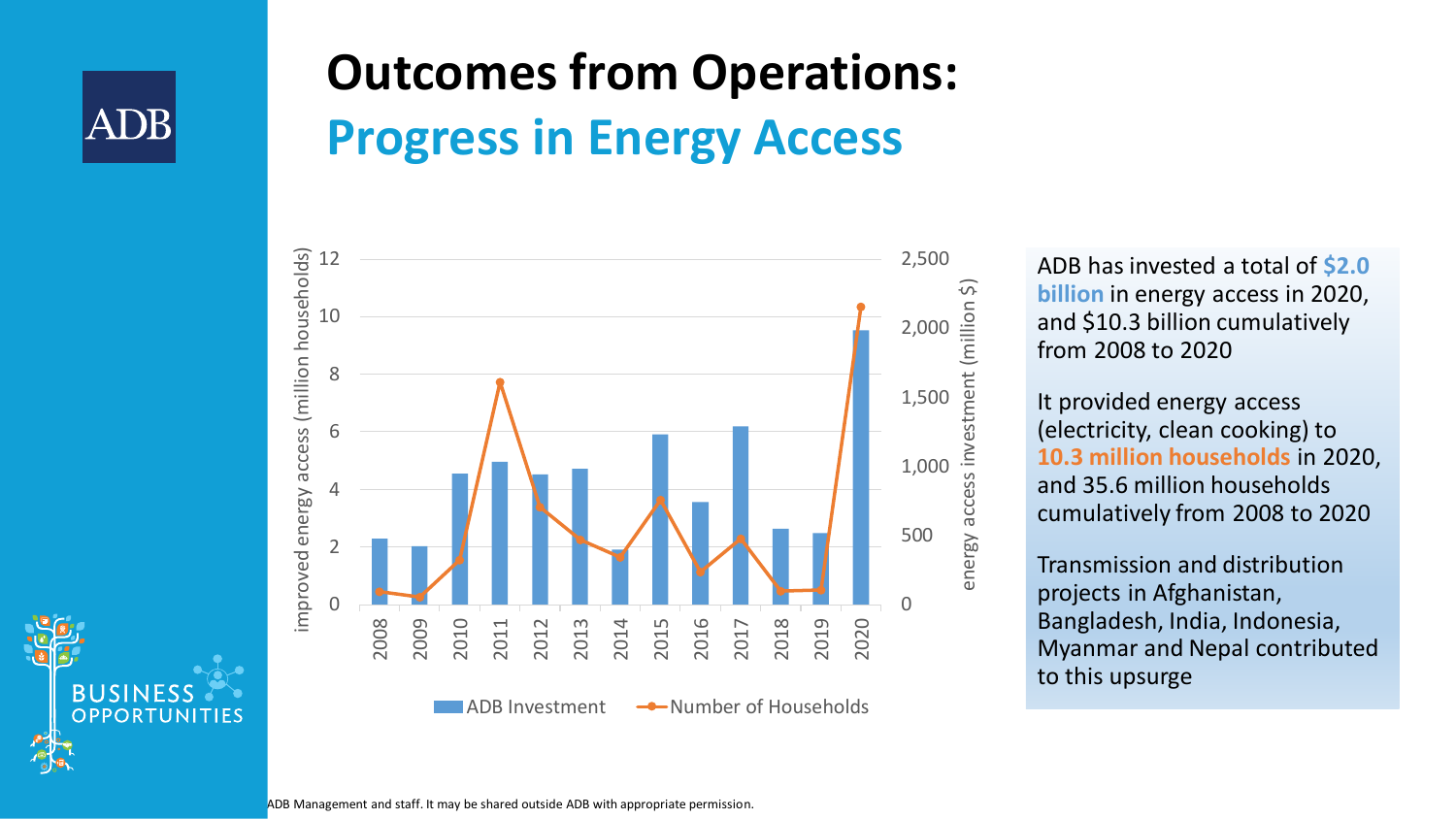

# **Outcomes from Operations: Climate Impact of Energy Projects**

Estimating greenhouse gas emission reduction

• 6.9 million tons of  $CO<sub>2</sub>$  equivalent per year—emission reduction (2020)

#### Assessing climate change impact of projects

- 3.4 GW additional RE capacity installed (2020)
- 8.3 TWh/year RE electricity generation (2019)
- 1.1 TWh/year electricity savings (2019)

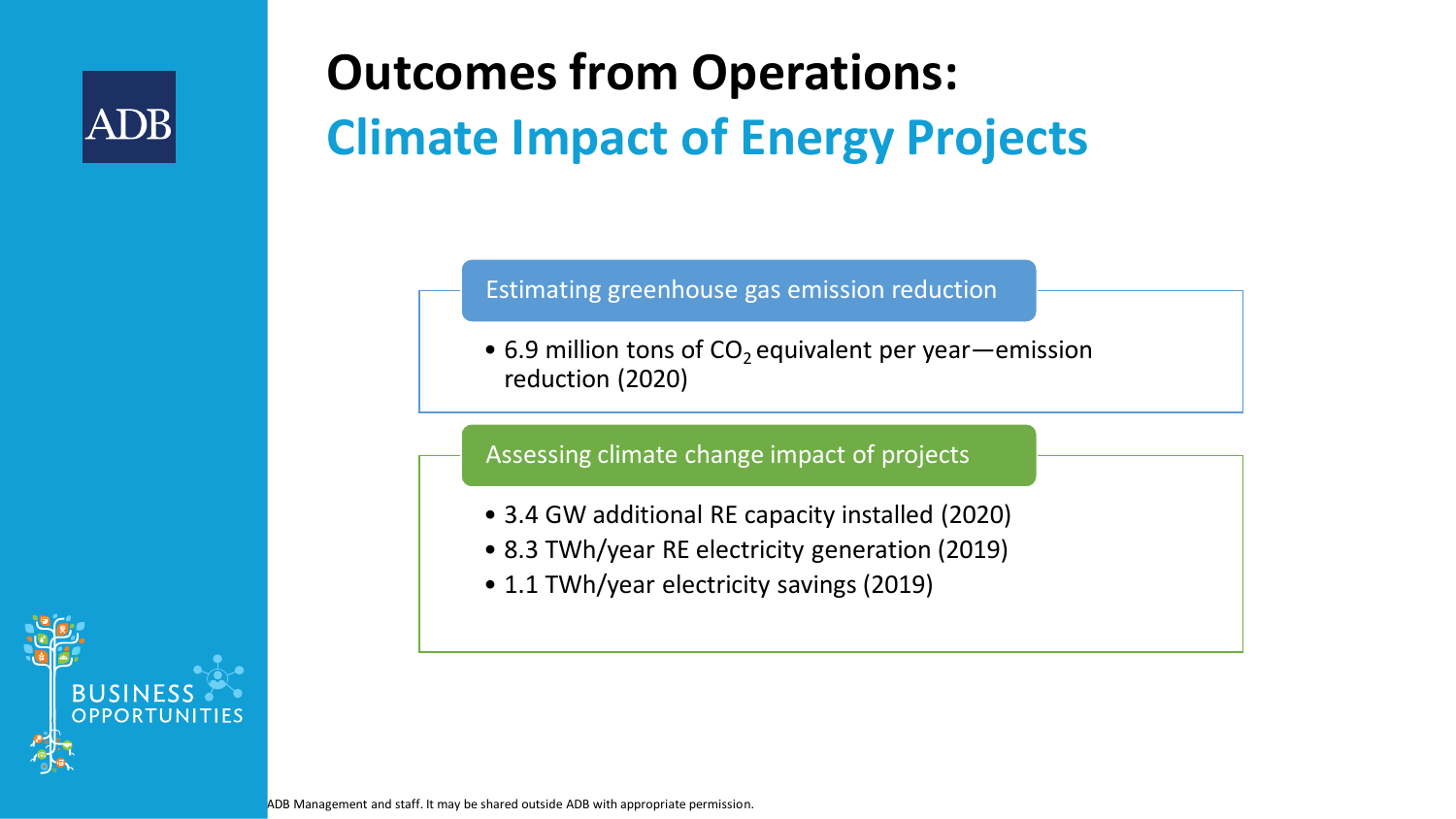

# **ADB Energy Sector Knowledge Work**

### Handbooks, Cases, Guide **Notes**

- Carbon Capture, Utilization and Storage
- Clean Cooking
- •Distributed Renewable Energy **Solutions**
- Energy Storage
- •Hydrogen
- Microgrids
- Smart Grids
- •Waste-to-Energy
- Energy Sector Perspective for the Reopening of the Economy (COVID-19)
- Financing Clean Energy in Developing Asia

## Technical Notes, Op-ed, Blogs

- •No Place for "Dirty Energy" in ADB's Climate Vision
- The Pandemic May Break Value Chains, But Solar Energy Can Still Shine
- Covid-19 is an Opportunity to Retool Health Sector's Energy Supply
- It's Clean, Powerful And Available: Are You Ready For Hydrogen Energy?
- •Artificial Intelligence and Human Education, Needed to Advance Energy Efficiency
- •Managing Infectious Medical Waste During COVID-19 Pandemic

### Workshops, Forum, Collaborations

- •Asia Clean Energy Forum
- Cooling, Heating, and Cooking Technologies and Business Models
- •Green and Low-Carbon Hydrogen Energy
- Carbon Capture, Utilization, and Storage Technologies
- Collaborations with SEforALL and IEA

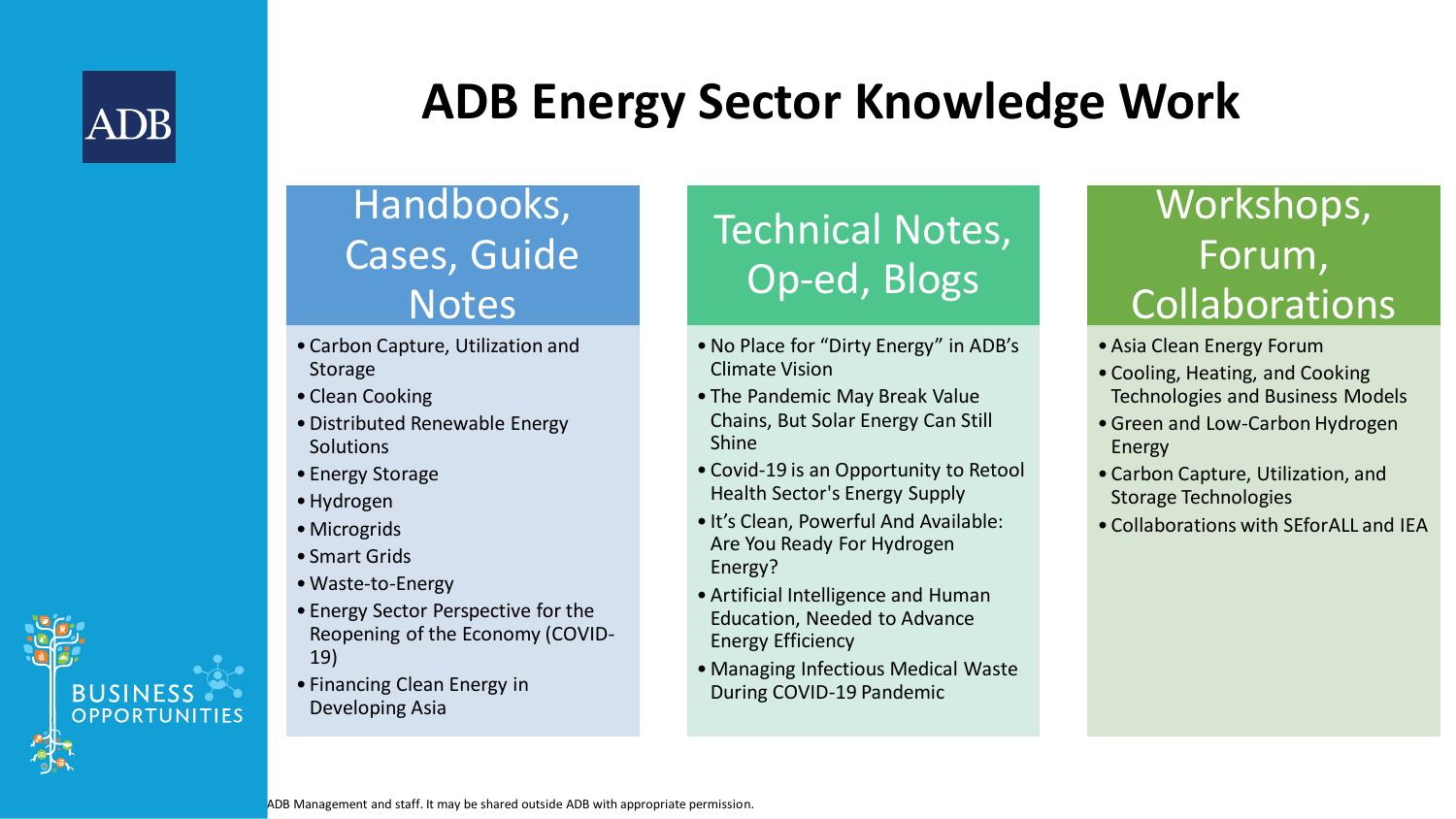

# **Innovative Technologies for Clean Energy**

• **EMERGING TECHNOLOGIES**

- smart grids
- energy storage
- carbon capture, utilization, and storage
- green and low-carbon hydrogen
- smart technologies and digitalization

THAILAND: 10-MW wind power with an integrated 1.88 MWh battery energy storage system (\$7.2 Mn equivalent loan)

KIRIBATI: South Tarawa Renewable Energy Project (\$8 Mn grant)

MONGOLIA: First Utility Scale Energy Storage Project (\$100 Mn loan)

INDIA: Bengaluru Smart Energy Efficient Power Distribution Project (\$190 Mn loan)

UZBEKISTAN: Navoi Solar Power Project (\$13 Mn loan)

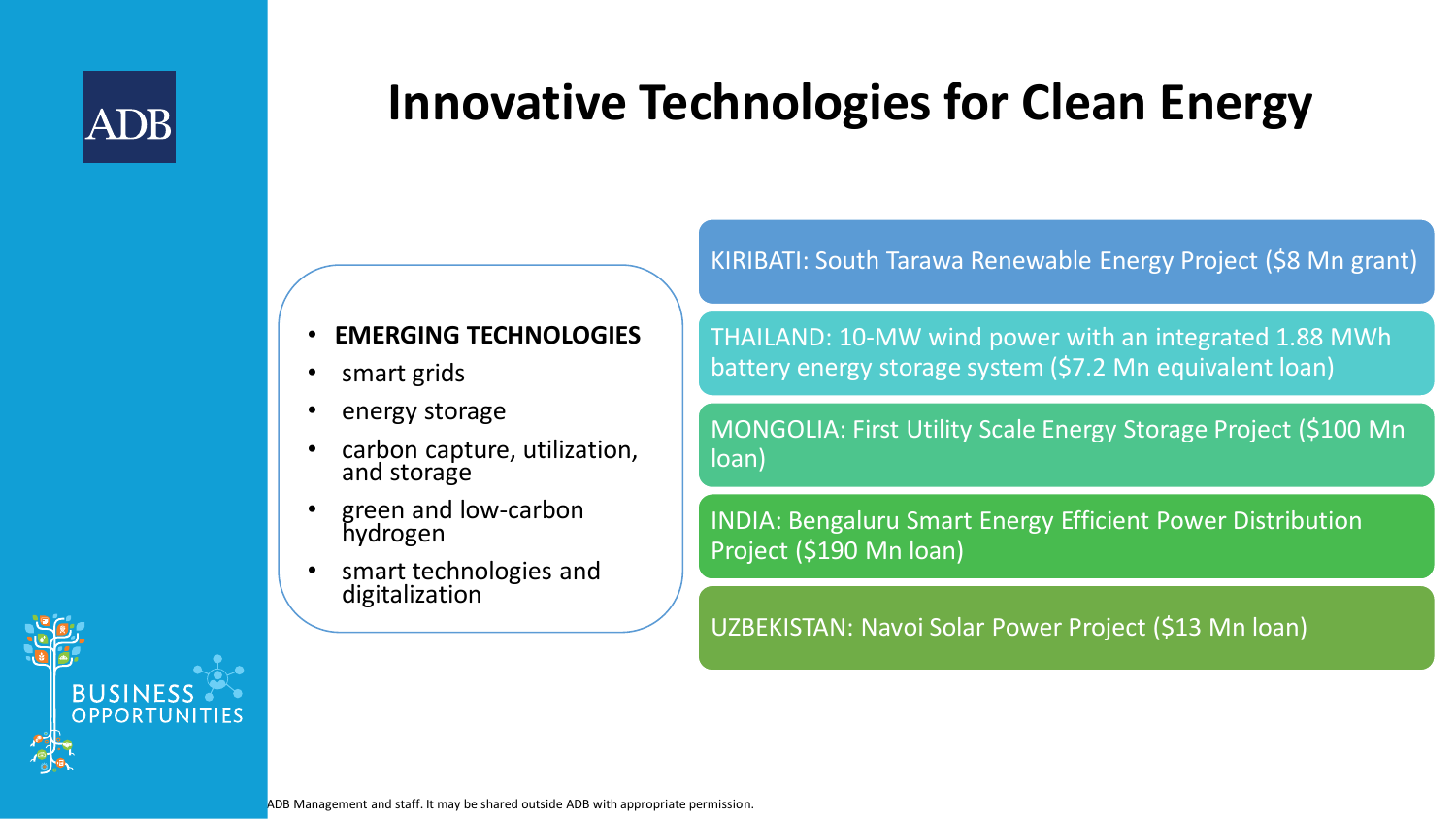

### **Projected Energy Sector Lending in 2021–2022**

In 2020, energy sector lending is about \$4.2 billion

- 48% clean energy
- 52% transmission & distribution, others
- challenges due to COVID-19—resource allocation priorities of developing member countries, field work constraints

In 2021–2022, projected average energy sector lending is \$5 billion per year

• clean energy representing about 40–50% of the lending

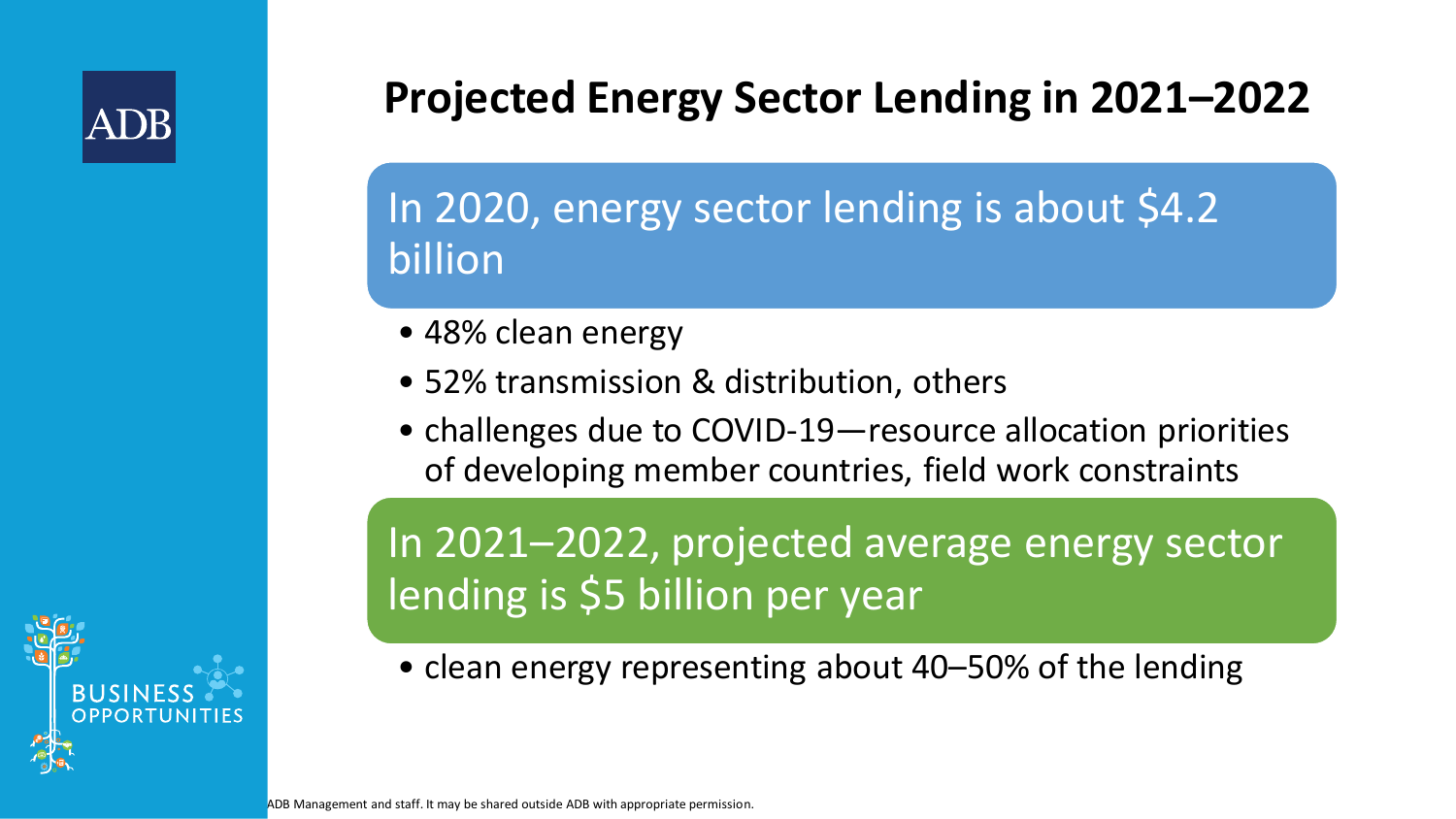

### **Indicative Clean Energy Projects for 2021–2023**

INO: Sustainable Transition Project – DAMRI E-buses

INO: Geothermal Power Expansion Project

*CAM: Energy Efficiency Sector Development Program*

CAM: Energy Efficiency Sector Development Program

BAN: Renewable Energy Development and Efficiency Improvement Project

BHU: Renewable Energy Project

BHU: Hydropower Rehabilitation Project

PRC: Low Carbon Transformation in Urban Areas

PRC: Shanxi Low-carbon and Beautiful Village Development

IND: Scaling Up Demand Side Energy Efficiency Sector Project-Additional Financing

*For more information, please refer to<https://www.adb.org/projects>*

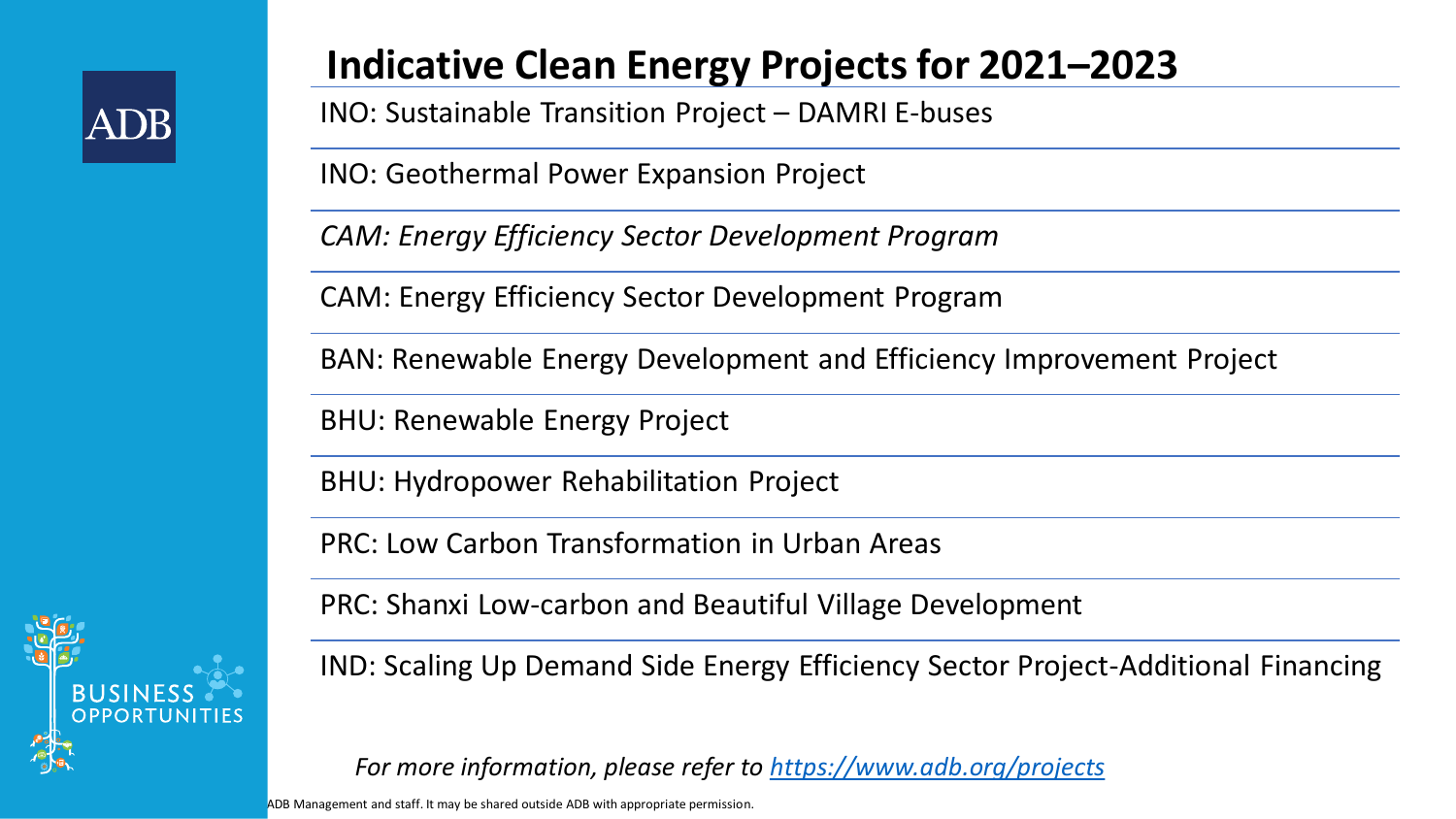

# **Energy Sector: The Way Forward**

#### Increase clean energy investments

- Help develop and demonstrate viability of new renewables beyond solar PV and onshore wind in ADB DMCs
- Develop projects with other sectors to reap scale and scope economies in energy efficiency

### Support for more flexible, resilient and smarter energy systems

• Support the deployment of ICT, digital applications, and energy storage in the T&D subsector and the wider circular economy

#### Strengthen multi-sectoral approach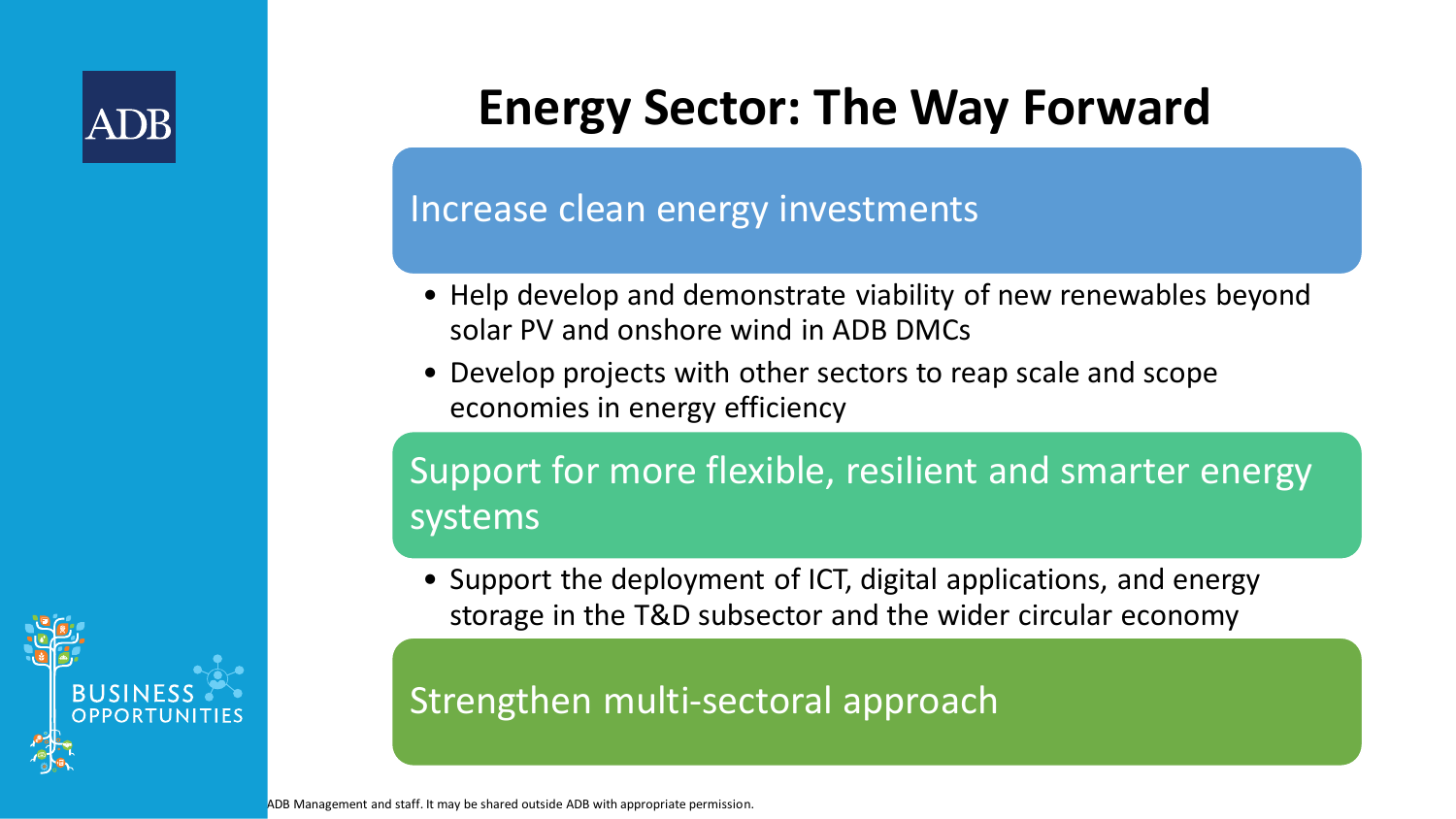

# **Energy Policy Review 2021**

MANILA, PHILIPPINES (20 October 2021) — The Asian Development Bank (ADB) has approved [a new energy policy](https://www.adb.org/sites/default/files/institutional-document/737086/energy-policy-r-paper.pdf) to support universal access to reliable and affordable energy services, while promoting the low-carbon transition in Asia and the Pacific.

Policy Principle 1: **Securing Energy for a Prosperous and Inclusive Asia and the Pacific.** Policy Principle 2: **Building a Sustainable and Resilient Energy Future.** Policy Principle 3: **Supporting Institutions, Private Sector Participation, and Good Governance.** Policy Principle 4: **Promoting Regional Cooperation and Integration.** Policy Principle 5: **Integrated Cross-Sector Operations to Maximize Development Impact.**

ADB will facilitate the transition to sustainable, lower-carbon, and resilient energy systems by assisting DMCs in

(i) accelerating the deployment of renewable energy,

(ii) pursuing strategic decarbonization and the phase-out of coal,

(iii) increasing the climate resilience of energy infrastructure, and

#### (iv) ensuring a just transition.

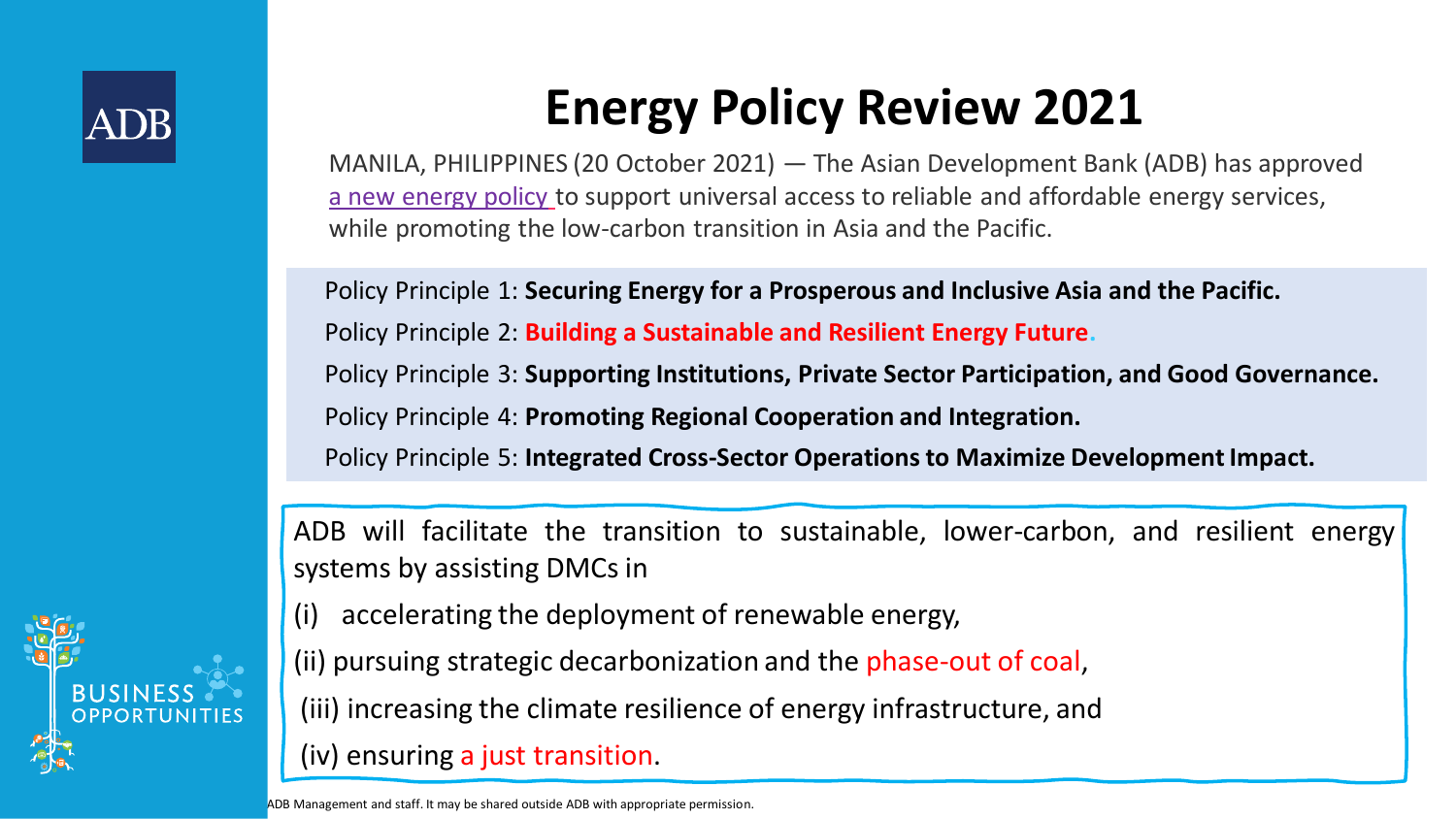

# **Energy Policy Review 2021**

#### **Implications for waste to energy Projects - Right sizing of Wte Projects**

*ADB will support waste-to-energy investments for as long as the feedstock to be used comes from prudent order of waste to energy management priorities. By removing the environmental hazards caused by open waste dumping and open burning, waste to energy investments can improve local environments in cities and rural areas. ADB will support projects that promote circular economy and consider waste to energy hierarchy. ADB support to waste to energy investments will promote livelihood opportunities especially for the poor who are working on the waste value chains including landfills. The environmental and social impacts of these investments will be managed through the use of best internationally available technologies in the design and operation of such projects in accordance with international conventions (from [para](https://www.adb.org/sites/default/files/institutional-document/737086/energy-policy-r-paper.pdf) 71).*

#### **Other Impacts**

Increased use of **Eco-Industrial Parks** to foster recycling and value creation Increase use of **biofuels**, **biogas** and other **bio-renewable value additions** to waste and biomass **Digitization** to allow for acceleration of value creation

#### **Target Best Practice for Large Cities**

8% landfilled, 30% waste to energy, balance in recycling, **bioenergy,** upcycling and reuse.